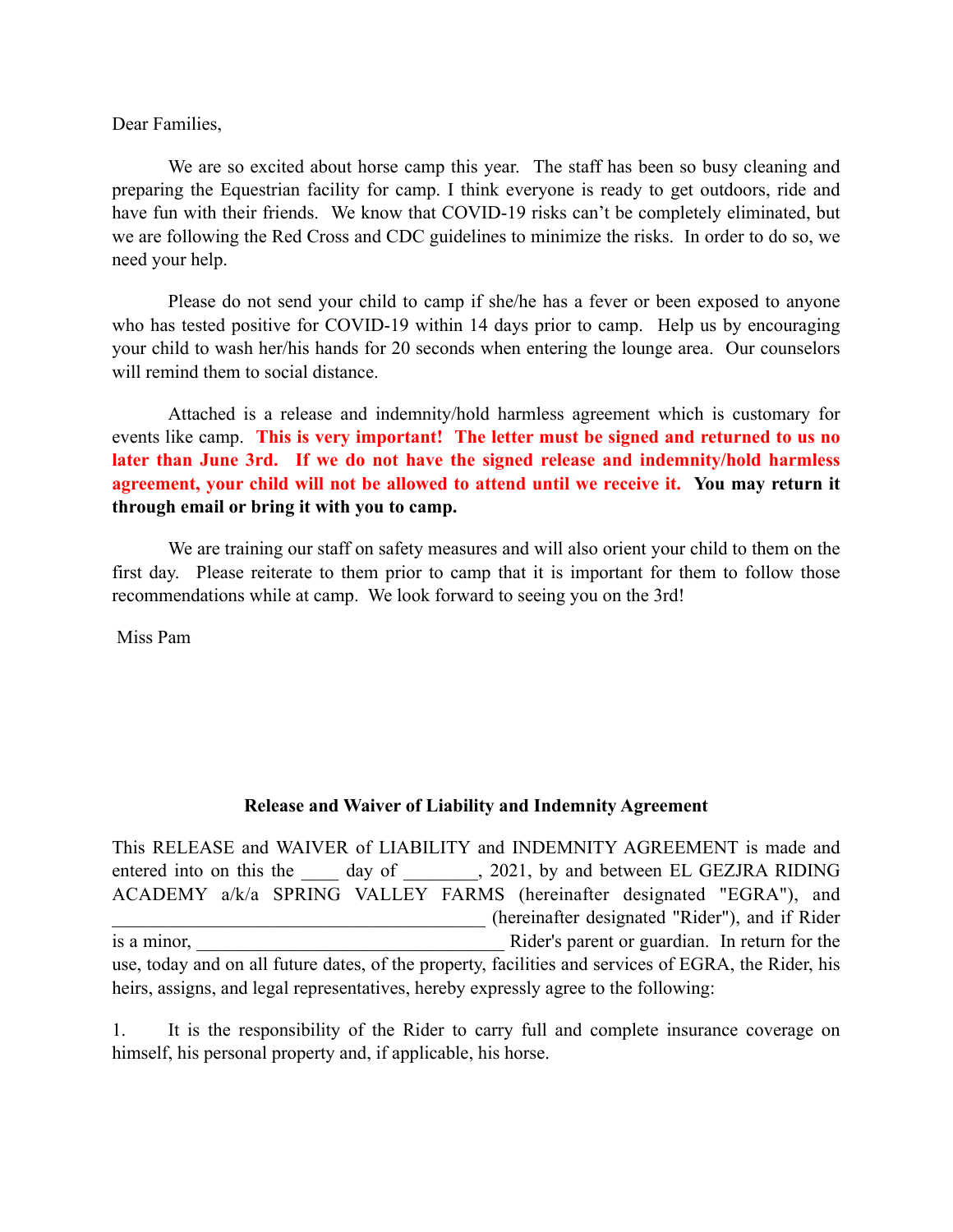2. Rider agrees to assume ANY AND ALL RISKS INVOLED IN OR ARISING FROM THE RIDER'S USE OF OR PRESENCE UPON EGRA 'S PROPERTY AND FACILITIES, including, but not limited to, the risks of death, bodily injury, property damage, falls, kicks, bites, collisions with vehicles, horses or stationary objects, fire or explosion, the unavailability of emergency medical care, or the negligence or deliberate act of another person, or any cause related to COVID-19.

3. Rider agrees to hold EGRA and all of its successors, assigns, subsidiaries, affiliates, officers, directors, employees, and agents completely harmless and not liable and release them from all liability whatsoever and AGREES NOT TO SUE them on account of or in connection with any claims, causes of action, injuries, damages, cost or expenses arising out of Rider's use of or presence upon EGRA's property and facilities, including without limitation, those based on death, bodily injury, property damage, including consequential damages, even if the damages are caused by the intentional conduct of EGRA.

4. Rider agrees to waive the protection afforded by any statute or law in any jurisdiction whose purpose, substance and/or effect is to provide that a general release shall not extend to claims, material or otherwise, which the person giving the release does not know or suspect to exist at the time of executing the release.

5. Rider agrees to indemnify and defend EGRA against, and hold it harmless from, any and all claims, causes of action, damages, judgments, costs or expenses, including attorney's fees, which in any way arise from the Rider's use of or presence upon EGRA's property and facilities, or any claims arising out of COVID-19 allegations or losses. By signing below, you acknowledge that your child is safer at home and their risk of COVID-19 exposure or infection in the public. You agree not to pursue a claim or legal cause of action against EGRA or its employees, staff, other children attending EGRA, or parents of other children attending EGRA camp (the "Released Parties") for injuries, damages, or losses of any kind in connection with COVID-19 exposure or infection resulting from the act or omission by the Released Parties. If the child, or someone on his/her behalf, makes a claim or files a legal cause of action of any kind against the Released Parties arising out of injuries, damages, or losses of any kind in connection with COVID-19 exposure or infection, or COVID-19 exposure or infection resulting from an act or omission by the Released Parties, by signing below, you agree to hold harmless and indemnify said entities and persons from any such claim or cause of action.

6. Rider agrees to abide by all of EGRA's rules and regulations.

7. If Rider is using his horse, the horse shall be free from infection, contagious or transmissible disease. EGRA reserves the right to refuse horse if not in proper health or is deemed dangerous or undesirable.

8. This contract is non-assignable and non-transferable and is made and entered into in the State of Alabama and shall be enforced and interpreted as broadly and inclusively as Permitted by laws of the State of Alabama, Should any clause herein be in conflict with State Law, then